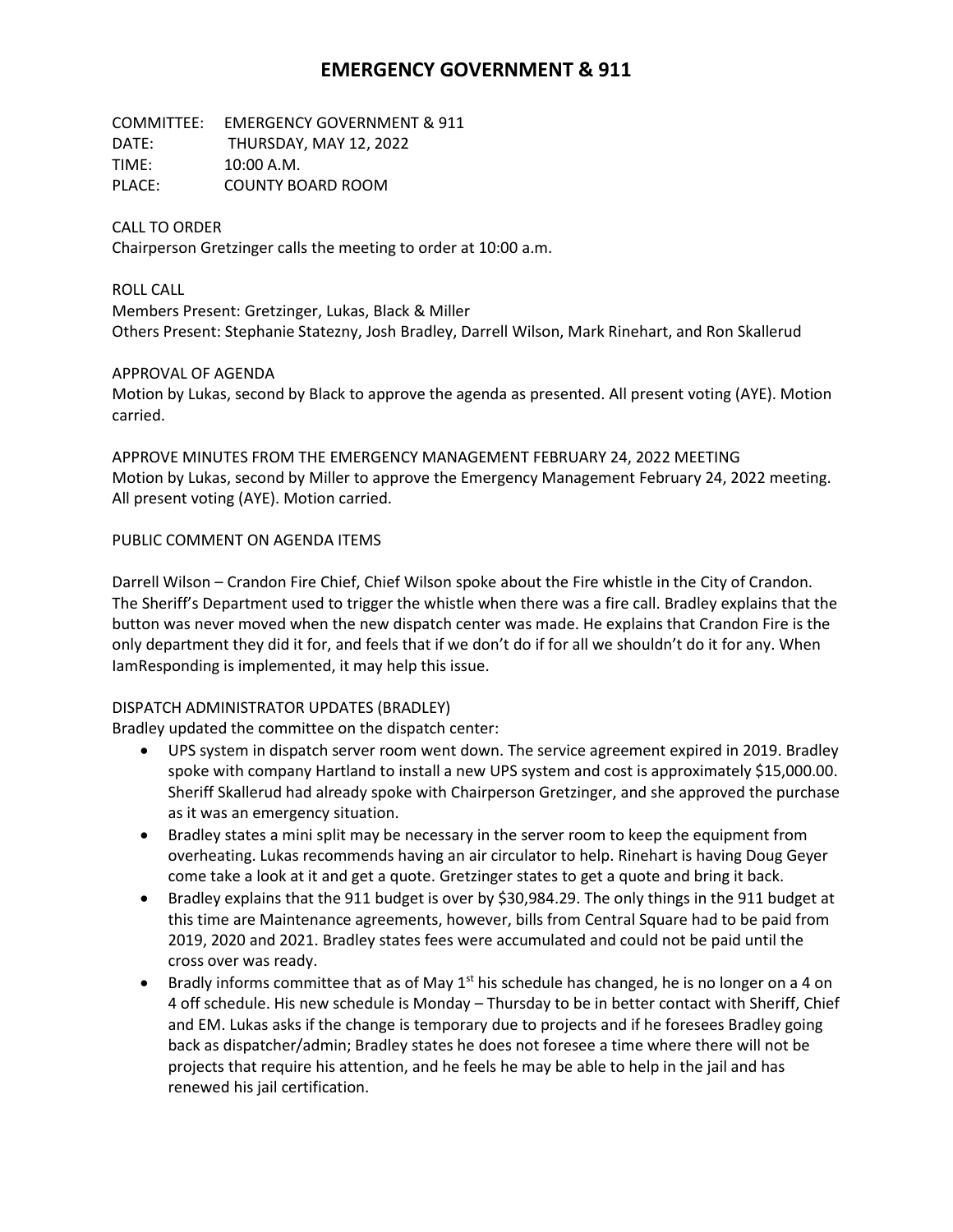# **EMERGENCY GOVERNMENT & 911**

- Bradley talks about using money from Jail Sergeant position to hire a dispatcher to backfill where he originally placed in the 4 on 4 off schedule. Bradley states they would pull the jail sergeant position and turn it into general dispatcher.
- Bradley updates committee with First Net Project, Bradley signed participation agreement with ESI net project with FirstNet/AT&T. This will bring dispatch up to speed to do NG911. Dispatch is looking at switching from frontier to charter. NG911 requires to have a legacy line as well, which is a back up line. Bradley would like to have AT&T run anther optic line as the legacy line. There will be cost involved however at this time cost is unknown.

### EMERGENCY DIRECTOR UPDATES:

- a. MABAS: MABAS Association is updating cards. Statezny is waiting to hear back from MABAS Division to set up training for County Dispatch before it can be implemented at the county level.
- b. NATIONAL FOREST SERVICE COOPERATIVE AGREEMENT: Forest Service is no longer moving forward with agreements with counties, Statezny updates no further action needs to happen with this.
- c. AMERICAN TOWER LEASE: Lease was forwarded to Finance, American Tower would like to send representative to present to Finance virtually, Lukas agrees to have Statezny coordinate with County Clerk to get it set up.
- d. IAMRESPONDING: Emergency Services Association has the quote, Statezny is waiting to hear if they will be implementing the app. The association is paying for it and it is up to them to implement.
- e. WEATHER RADIOS: Statezny is working with Heath Department to distribute Weather radios to Meal Sites, Camp grounds, Libraries and other public places to increase weather awareness.
- f. Memorandum of Understanding: Statezny is working on getting Signed MOUs with Town halls, Libraries, etc. to use spaces as warming, cooling, Family assistance centers etc.

### DISCUSSION AND POSSIBLE ACTION ITEMS:

- a. CRANDON FIRE WHISTLE: No action. See what happens after iAmResponding is implemented and if it helps the issue at all. Crandon fire can continue to trigger their own whistle as of now. b. FIRE NUMBERS/ ROAD SIGNAGE
- Statezny would like to see the ordinance updated and have everything in place before reaching out to towns to fix fire number issues. Gretzinger states the proposed changes should be sent to Corp Council Paul Payant. Once changes are approved it would have to go to public hearing and full county. Statezny also raises the question of who will cover the cost of the signage replacement, the towns, the county, does a budget need to be created to fix the issues. Gretzinger asks if cost is covered in the ordinance, Statezny explains not for existing issues, however, new applications have a fee. Gretzinger recommends Statezny get an opinion from Corp Council Paul Payant about cost responsibility.
- c. MUNICIPAL GUIDE: Statezny gave the guide to committee last meeting and is looking for feedback. Miller states looks good has one correction on page 9. Gretzinger states to make the changes and have it forwarded to full county board. Black motions to have Municipal Guide to Emergency Management and Damage Assessment Guide forwarded to July full county board meeting. Lukas second. All present voting (AYE). Motion carried.
- d. LG REPEATER: Statezny aware of issues with Local Government Antenna. Statezny looking at what cost will be, she is in touch with Northway Communications.
- e. COMPUTER HAZMAT EQUIPMENT GRANT: Statezny completed the pre-application. Grant will be used to pay Oneida County Hazmat contract. Statezny can also use money for computer equipment and will use to upgrade computer to new windows 11 update.